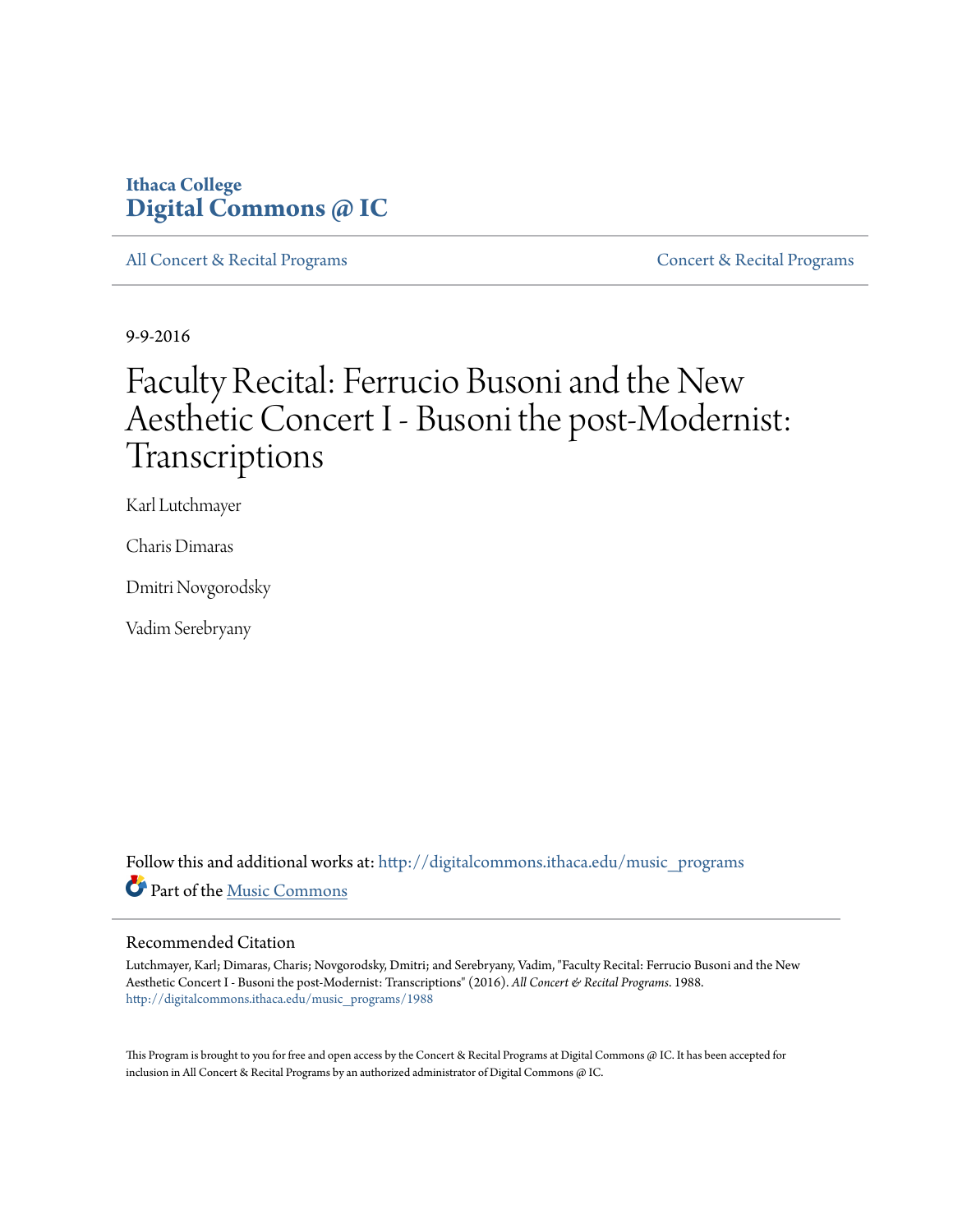Ferrucio Busoni and the New Aesthetic Concert I - Busoni the post-Modernist: **Transcriptions** 

A two-concert series in celebration of the 150th anniversary from the birth of Italian composer, Ferruccio Busoni (1866-1924)

> **UNITED** SUMMARY **CRITER FOR LIVEIG**

Karl Lutchmayer, guest curator and piano

Charis Dimaras, Dmitri Novgorodsky, Vadim Serebryany, piano

Hockett Family Recital Hall Friday, September 9th, 2016 7:00 pm